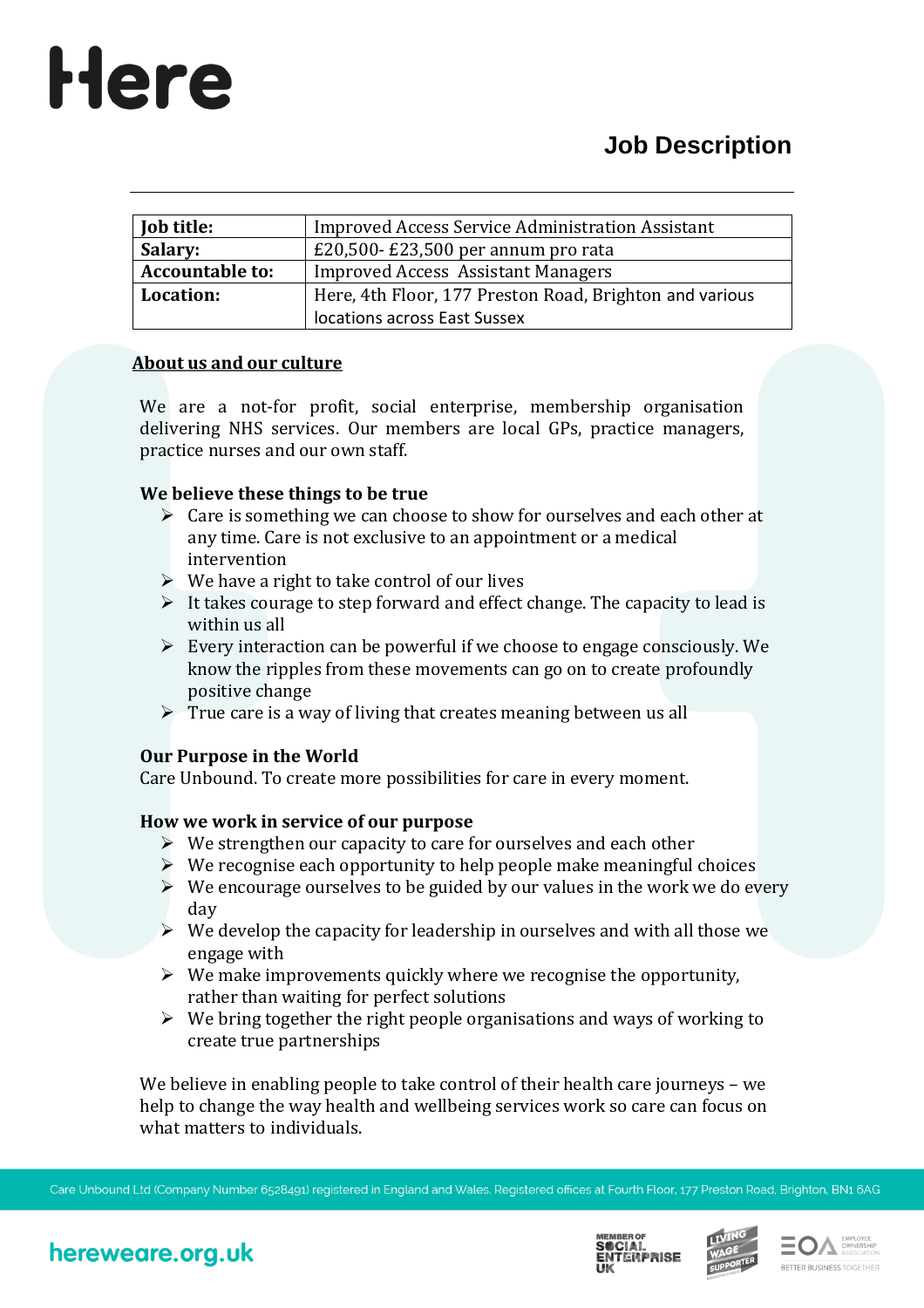We work to ensure that our culture is one that allows everyone to come to work as their 'whole' selves. For most of us, work takes up a big part of our day. We want to ensure that it's enjoyable and speaks to us on a level deeper than 'just getting the job done'.

#### **JOB PURPOSE:**

#### **IMPROVED ACCESS SERVICE (IAS) OVERVIEW**

Practices work in hubs to provide extended hours GP appointments until 8.30pm Monday to Friday, for six hours on a Saturday (8-2pm) and up to 4 hours on a Sunday. The case mix is routine primary care, pre-bookable at the practices within the module and targeted at people who cannot easily access their GP practice during the week including working people, people who need a carer to accompany them to access the service and school children with working parents.

#### **JOB SUMMARY**

Working as part of a team this role entails both 'back office' administrative support for the Improved Access Service (IAS) to ensure professional operational standards and excellence in patient care and safety are maintained as well as faceto-face reception to provide shift cover in practices across East Sussex.

Critical to the success of the IAS will be the need to engage and work with practices across the county to ensure that the service aligns with their needs and that of their registered populations.

#### **Principal Duties and Responsibilities**

#### **Rota Support**

- Organising the staffing rotas ensuring there are adequate staffing levels as per operational guidelines
- Managing staff enquiries regarding IAS shifts
- Sending regular reminder to all IAS staff of the shifts and other routine tasks to mitigate last minutes cancellations
- Ensure any issues with staffing the rota are escalated to the IAS Assistant Managers

#### **Operational**

- Arranging the training and site inductions for all new IAS staff
- Support the IAS Assistant Managers to ensure all new staff added to the rota are compliant to statutory requirements and that the service holds the necessary documentation as per set guidelines

Care Unbound Ltd (Company Number 6528491) registered in England and Wales. Registered offices at Fourth Floor, 177 Preston Road, Brighton, BN1 6AG





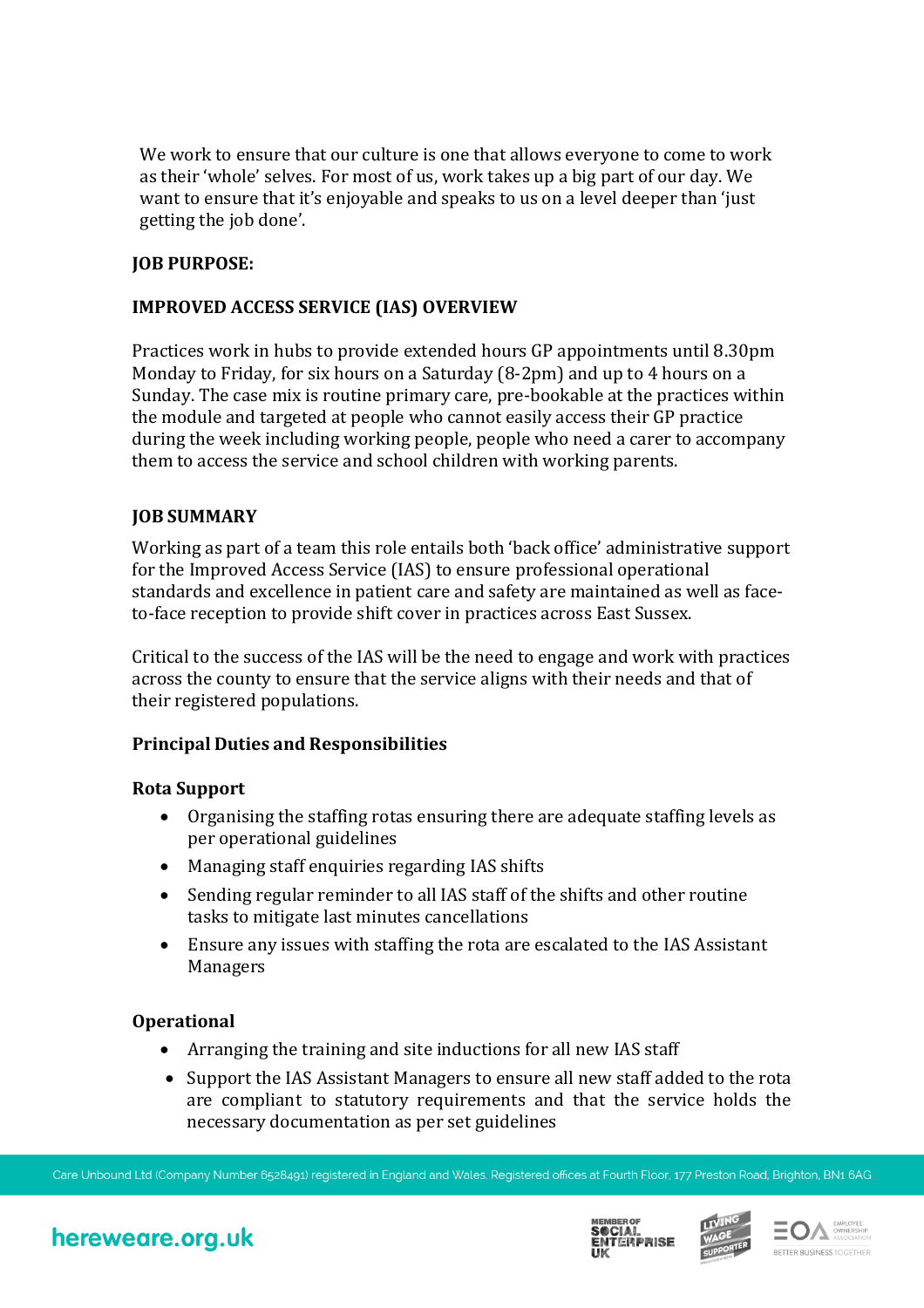- Maintain the staff database with details and paperwork for all staff and escalate any issues with staff compliance to the IAS Assistant Managers or the IAS Manager
- Arrange new staff access to practices' clinical systems
- Undertake crosschecks across the whole service to ensure patient safety and service quality is being maintained as per the IAS protocols
- Monitoring the email inboxes & follow up any issues raised by patients or staff issues highlighting any concerns
- Support the service's Complaints procedure

#### **Project Support**

- Co-ordinate attend and/or facilitate meetings, and transcribe any minutes and notes as required.
- Other project related assistance as required by the Primary Care Development Managers

#### **Reception Practice Support**

- Man the reception desk when required during the IAS shift times and present a professional and courteous image to all service users, visitors and staff
- Welcome visitors and provides all possible assistance, including arrangements for access requirements, ensuring that the appropriate staff member is informed of their arrival
- Communicates courteously and politely at all times when dealing with enquiries
- Use of computer and paper based systems to perform administrative functions in order to support the administration of service provision in accordance with agreed standard processes and procedures, and within agreed timeframes. Ensuring the accuracy and quality of data recorded

#### **Operational Performance**

- Work collaboratively to help develop and promote a positive working culture, encouraging staff participation and involvement in developing, improving and promoting the service
- Ensure adherence to efficient administrative processes within the service
- To work within services that attain high standards for access, quality, safety and patient engagement achieved through organisationally agreed objectives and goals.

Care Unbound Ltd (Company Number 6528491) registered in England and Wales. Registered offices at Fourth Floor, 177 Preston Road, Brighton, BN1 6AG





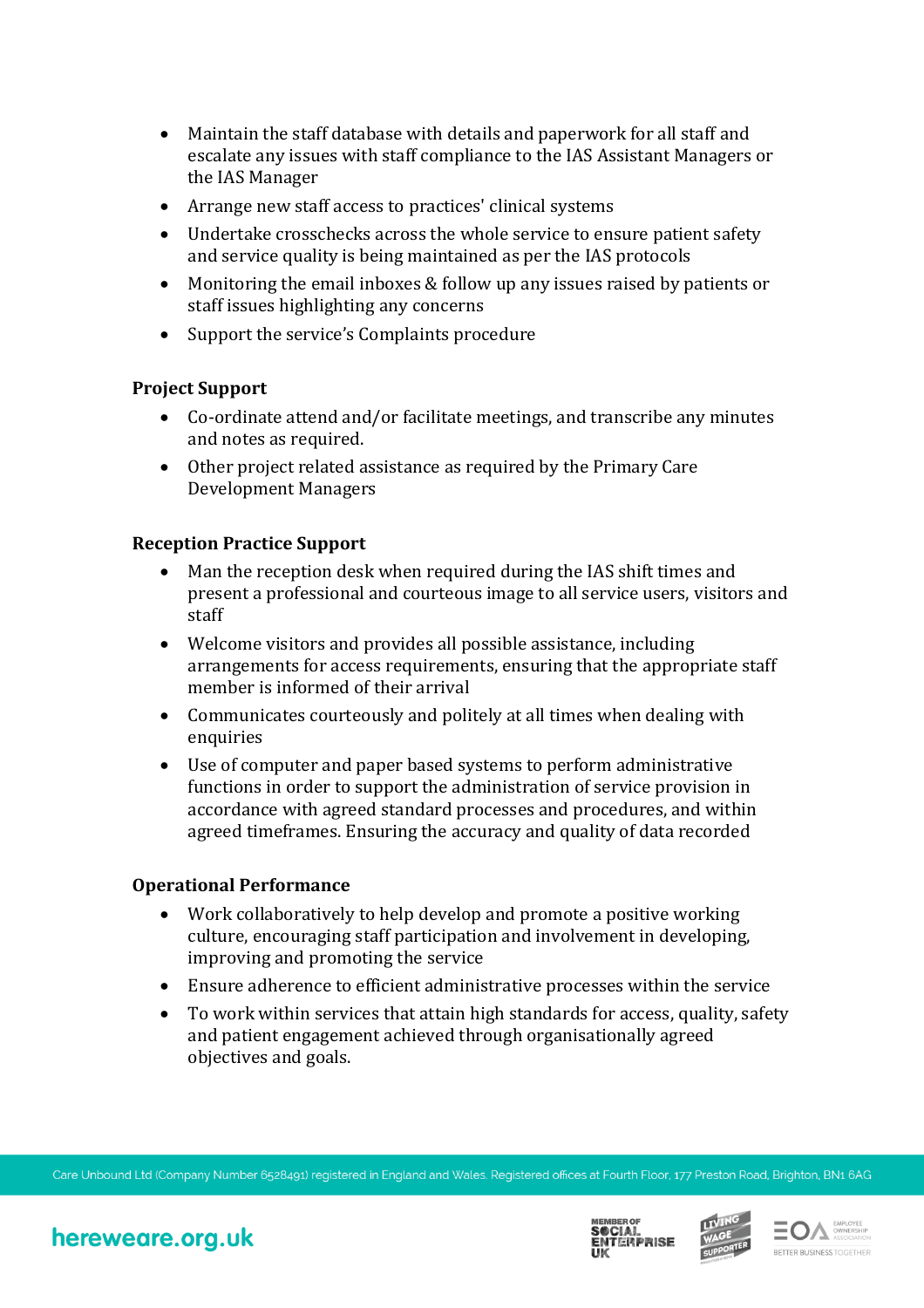#### **Personal Performance Management**

- Maintain productive relationships encouraging the giving and receiving of regular feedback to create and maintain a culture of constantly seeking to refine and improve the service.
- Engagement with patients, internal and external stakeholders
- Engage with users of the service to understand people's experience of the service and to measure levels of satisfaction
- Undertake any other duties required by the business as appropriate to the role.
- Responsibility for maintaining a record of own personal and/or professional development
- Responsibility for own development, learning and performance and demonstrating skills and activities to others who are undertaking similar work

#### **Quality**

- Alert line manager to any issues compromising quality of projects and operational work streams
- Effectively manage own time, workload and resources
- Work with GP practices and other providers to work within risk management and health and safety policies and procedures
- Adhere to robust process for recording incidents, complaints, accidents and significant events
- To provide administrative support to assist with the development and management of any changes or new processes and systems that need implementing.
- To carry out any other appropriate duties as determined by the Primary Care Development Managers.

#### **Health and safety**

• To abide by all health and safety matters and keep up to date on Health and Safety Regulations and legislation.

#### **CONFIDENTIALITY**

As an employee of 'Here' you may gain knowledge of a highly confidential nature relating to the private affairs, diagnosis and treatment of patients, information affecting members of the public, matters concerning staff and details of items under consideration by 'Here'. Under no circumstances should such information be divulged or passed to any unauthorized person. This includes holding conversations with colleagues concerning patients or staff in situations where the conversation may be overheard. Breaches of confidence will result in disciplinary action which may involve dismissal.

Care Unbound Ltd (Company Number 6528491) registered in England and Wales. Registered offices at Fourth Floor, 177 Preston Road, Brighton, BN1 6AG





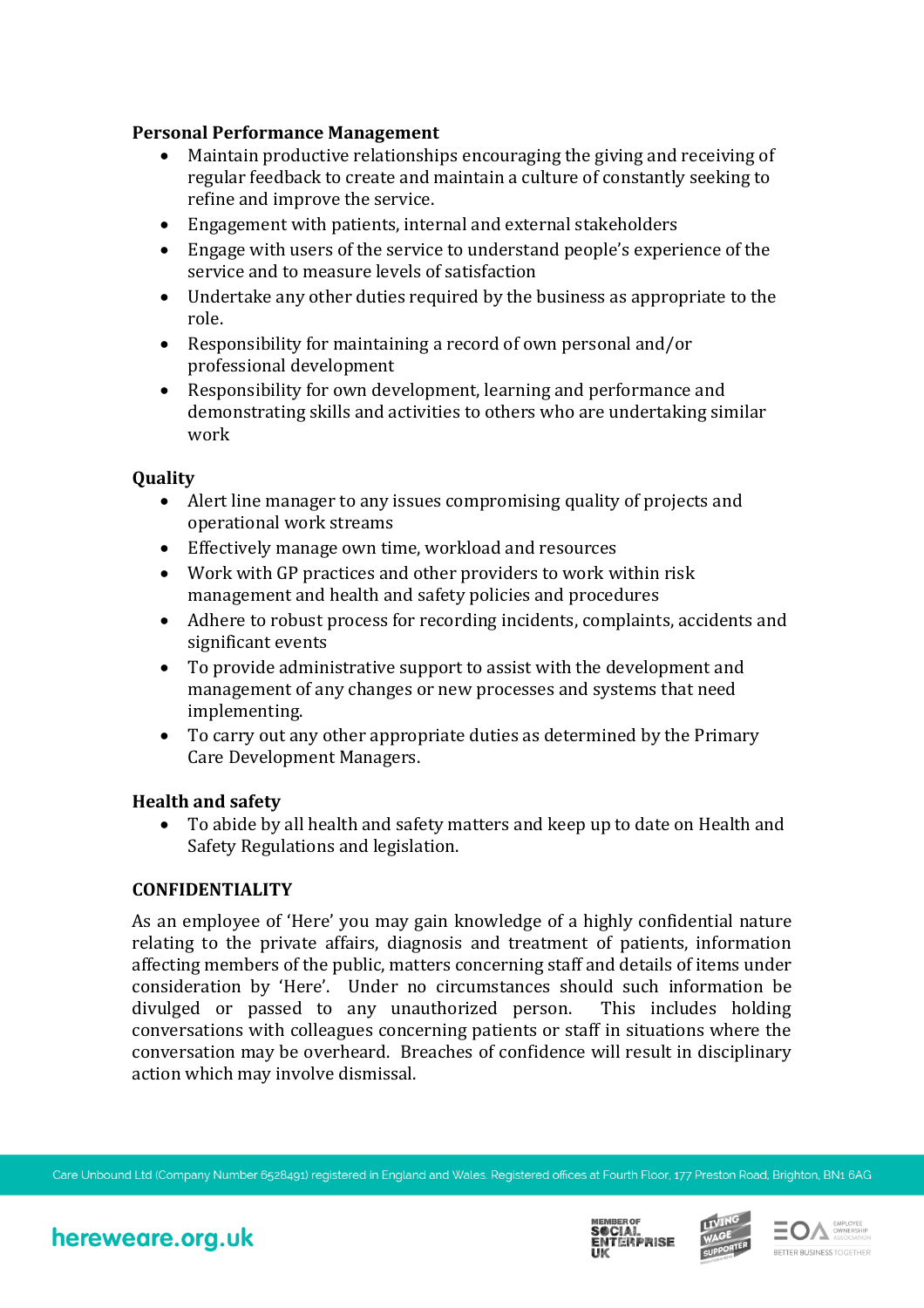#### **EQUAL OPPORTUNITIES**

Our policies and practices are designed to ensure equality of opportunity in employment and service delivery. All staff are expected to comply with these policies and practices.

#### **USE OF NEW TECHNOLOGY**

We will make use of computer technology. Staff should expect to use automated information systems in their work in order to improve quality and co-ordination of services, and to enable faster and more accurate communication within and outside of the organisation.

#### **HEALTH AND SAFETY**

All staff have a responsibility to perform their duties in such a way that accidents to themselves and to others are avoided, and to cooperate in maintaining their place of work in a tidy and safe condition, thereby minimising risk. Employees will, therefore, refer any matters of concern through their respective line managers. Similarly, it is each person's responsibility to ensure a secure environment and bring any breaches of security to the attention of their managers.

#### **NO SMOKING POLICY**

We operate a no-smoking policy. This applies to all staff and visitors. This policy also includes travelling in 'Here' owned or leased vehicles during work time and whilst travelling in their own vehicles whilst on duty, in work time or whilst on 'Here' premises. It is a condition of employment for staff that they do not smoke whilst on duty or anywhere on the premises including the car park.

#### **TRAINING AND DEVELOPMENT**

All employees have a responsibility to undertake statutory and mandatory training that is required by 'Here'. In accordance with the Training and Development Policy staff are expected to actively participate in the appraisal system and using this process to develop a Personal Development Plan (PDP).

Care Unbound Ltd (Company Number 6528491) registered in England and Wales. Registered offices at Fourth Floor, 177 Preston Road, Brighton, BN1 6AG